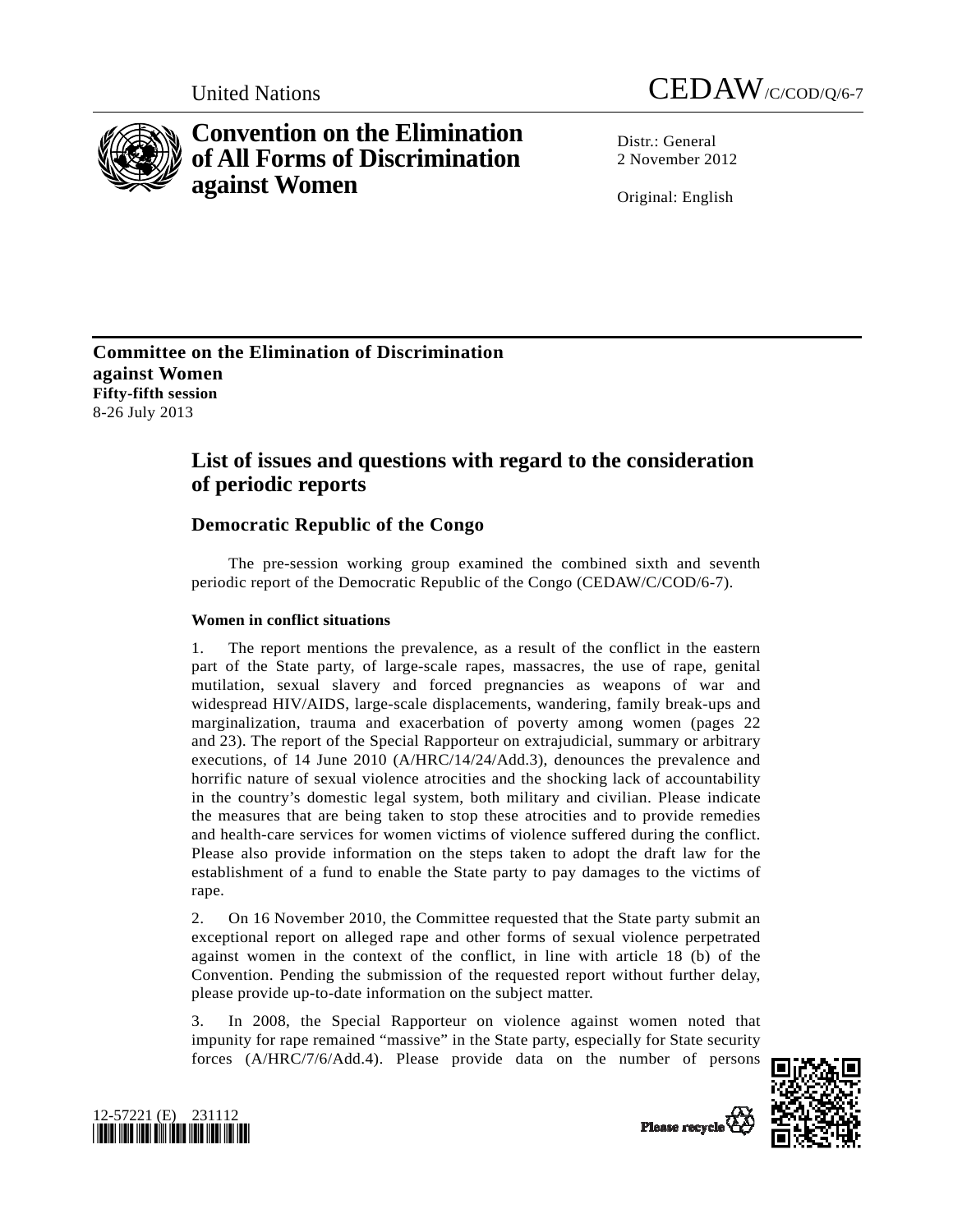prosecuted and punished for violence against women during the conflict. Please provide information on the measures taken to ensure the effective implementation of the 2009 programme for combating impunity (page 25 of the report of the State party) and indicate the measures taken to ensure women's access to justice and the indictment, prosecution and punishment of perpetrators of acts of violence committed during the conflict. Please also indicate the status of execution of the warrants for arrest of General Bosco Ntaganda, issued by the International Criminal Court, which considers that there are reasonable grounds to believe that he is responsible for committing war crimes and crimes against humanity, including rape and sexual slavery.

4. Seven of the thematic special procedure mandate holders recommended that the Government remove identified perpetrators of serious human rights violations from its ranks and echoed the call of the Security Council for the establishment of a screening mechanism whereby each officer would be vetted for his past human rights record, including for key official positions (A/HRC/10/59, para. 97). Please provide information on the implementation of this recommendation as regards perpetrators of serious violations of the human rights of women.

5. In light of the previous concluding observations of the Committee (A/61/38), please provide information on women's participation in decision-making with respect to peacebuilding, in conformity with Security Council resolution 1325 (2000) on women and peace and security.

#### **Constitutional, legislative and institutional framework**

6. Please provide detailed information on the content of the draft law on parity and indicate a time frame for its adoption. Please also provide information on the progress of the ongoing reform of the judicial system and the time frame for its finalization. Please indicate the impact of the measures taken to provide legal aid services, in particular for victims of sexual violence, and indicate the number of complaints submitted by women to the courts, the type of alleged violations and the outcome of those cases.

### **National machinery for the advancement of women**

7. Please provide information on the content and implementation of the national policy on gender issues and the national gender mainstreaming strategy in development policies and programmes. Please also provide information on the measures taken to strengthen the collaboration between the State party and civil society as regards the implementation of measures for the advancement of women. In 2009, the United Nations High Commissioner for Human Rights recommended enhancing the efficiency of, and increasing transparency over, the collection of State resources and prioritizing the allocation of these resources to further the realization of human rights. Please provide detailed and precise information on the measures taken in this regard and in particular concerning the allocation of State resources to the human rights of women. Please also provide data on the allocation of State resources and international funds for the human rights of women.

#### **Stereotypes and harmful practices**

8. Please indicate concrete measures taken and envisaged to change social and cultural patterns and eliminate gender-based stereotypes, harmful practices and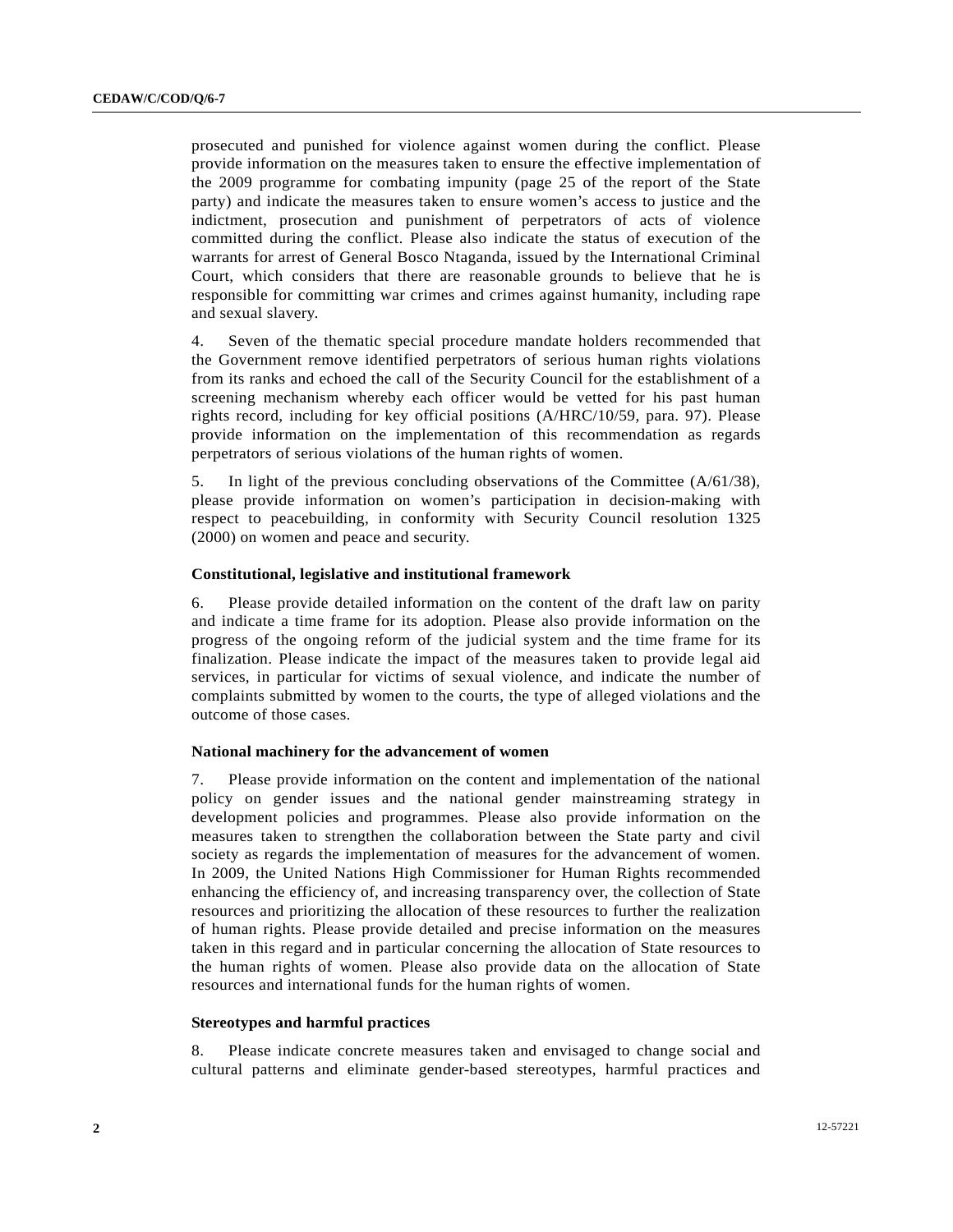discrimination between girls and boys in the family (page 22 of the report of the State party). Please indicate whether the State party envisages developing a comprehensive plan to eliminate entrenched gender stereotypes and harmful practices.

#### **Violence against women**

9. The report mentions the prevalence, also in non-conflict areas, of sexual violence such as rape, including rape of minors and very young children in mining zones and at school, incest, sexual harassment, forced prostitution, juvenile prostitution and genital mutilation (page 22). In addition, information before the Committee indicates the prevalence of domestic violence. Please indicate the measures taken and envisaged to address these alarming issues and provide detailed information on the measures taken to: (a) effectively implement the 2009 national strategy to combat gender-based violence and its action plan, as well as the zero tolerance policy, and (b) combat the existing culture of impunity. Please also indicate the steps taken to adopt a comprehensive law on all forms of violence against women, as recommended by the Committee in its previous concluding observations (A/61/38, para. 339).

#### **Trafficking and exploitation of prostitution**

10. In its report, the State party indicated that trafficking in women is not a widespread phenomenon in the country (page 11). Please indicate whether the State party envisages carrying out a study to investigate the scope, extent and causes of human trafficking and forced prostitution, particularly of women and girls, including through the collection and analysis of data on trafficking and exploitation of women in prostitution. Please also indicate the measures adopted or envisaged to prevent and punish trafficking and exploitation of prostitution, in line with article 6 of the Convention. Please indicate whether the State party envisages enacting a law and developing a comprehensive national strategy to address trafficking in women and girls and exploitation of prostitution. Please further indicate the measures taken to provide educational and economic alternatives to prostitution and introduce exit programmes, as well as rehabilitation and reintegration measures for women exploited in prostitution.

#### **Participation in decision-making and representation at the international level**

11. The report refers to Act No. 08/005 of 10 June 2008 requesting that political parties consider gender equality in establishing electoral lists (page 8). Please provide information on the actions envisaged to achieve equal representation of women and men in all areas of political and public life, in particular in decisionmaking positions in the Government at the central, provincial and local levels, in the legislature, the judiciary, decentralized regional bodies and in the civil service at national, provincial and local levels, including through the adoption of temporary special measures in accordance with article 4, paragraph 1, of the Convention and the Committee's general recommendation No. 25 (2004), and as recommended in paragraph 355 of the previous concluding observations of the Committee.

12. Please provide information on the content, implementation and impact of the national strategy for the participation of women in democratic governance.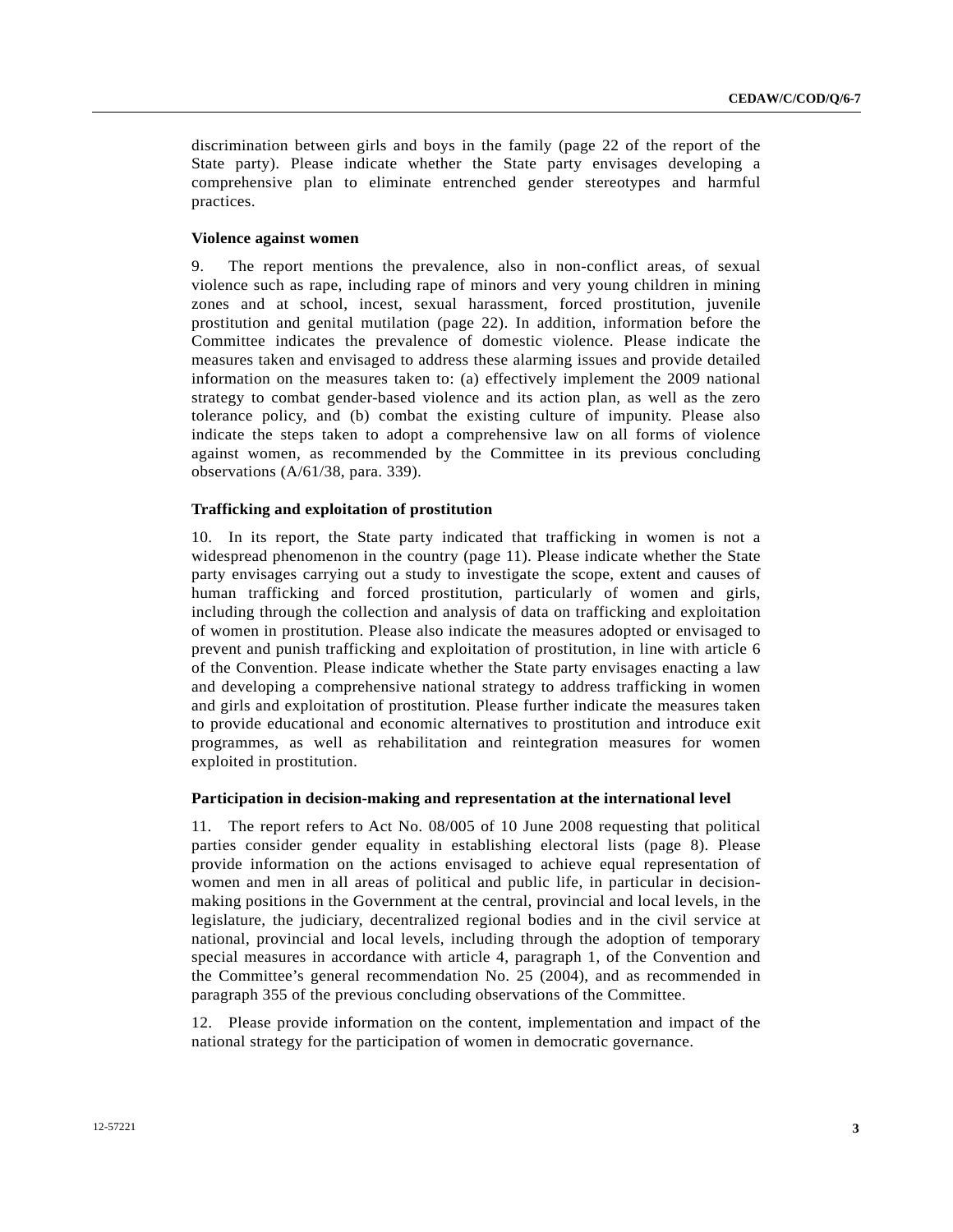#### **Nationality and citizenship**

13. According to information received by the Committee, the rate of childbirth registration is very low in the State party. Please indicate the legislative and practical steps taken or envisaged to ensure that all children are registered. Please provide detailed information on the legal provisions regulating the right for women to retain their nationality when they marry a foreign man.

#### **Education**

14. Please indicate the measures taken to: (a) allocate adequate infrastructure and funding to education; (b) address the high level of female illiteracy; (c) increase the enrolment rate of girls in primary, secondary, vocational and higher education; (d) reduce the school drop-out rate among girls, including for reasons such as pregnancy and early and forced marriage; and (e) overcome the economic and cultural obstacles to women's and girls' access to education. As recommended in the previous concluding observations of the Committee (para. 359), please indicate the legislative provisions and policy measures adopted to implement articles 43 and 44 of the Constitution, providing for free and mandatory primary education and the eradication of illiteracy, and provide information on whether the State party has monitored the impact of the 2011 campaign for enrolment of children and has taken corrective measures. Please also indicate the steps taken to curb violence and sexual harassment of girls in schools and to eliminate stereotypical attitudes about the roles and responsibilities of women and men in textbooks, curricula and teacher training.

#### **Employment**

15. Please provide data on the representation of women in the informal, public and private sectors and in decision-making positions. Please also indicate the measures taken to protect women who work in the mining sector from exploitative labour and the steps taken to ensure that protective measures for women are strictly limited to maternity protection and not based on stereotypical perceptions of their abilities and their role in society. Please also indicate whether the State party envisages adopting legal provisions offering additional avenues for redress to victims of sexual harassment.

#### **Health**

16. Please provide information on the measures taken to implement the national strategy to combat maternal and infant mortality and the measures envisaged to enhance the implementation of this strategy. Please provide information on the measures taken and envisaged to address: (a) the persisting high rates of maternal mortality and teenage pregnancy; (b) the high number of cases of vesico-vaginal fistula; (c) the persisting lack of access to basic health-care services, including essential obstetric care; and (d) the existence of sociocultural factors that prevent women from accessing these services. Please also provide information on the measures taken to: (a) significantly increase the availability and accessibility of comprehensive education on sexual and reproductive health and rights and family planning services and (b) increase the rate of contraceptive use.

17. Please provide information on the impact of unsafe abortion on women's health, including maternal mortality rates, and indicate whether the State party